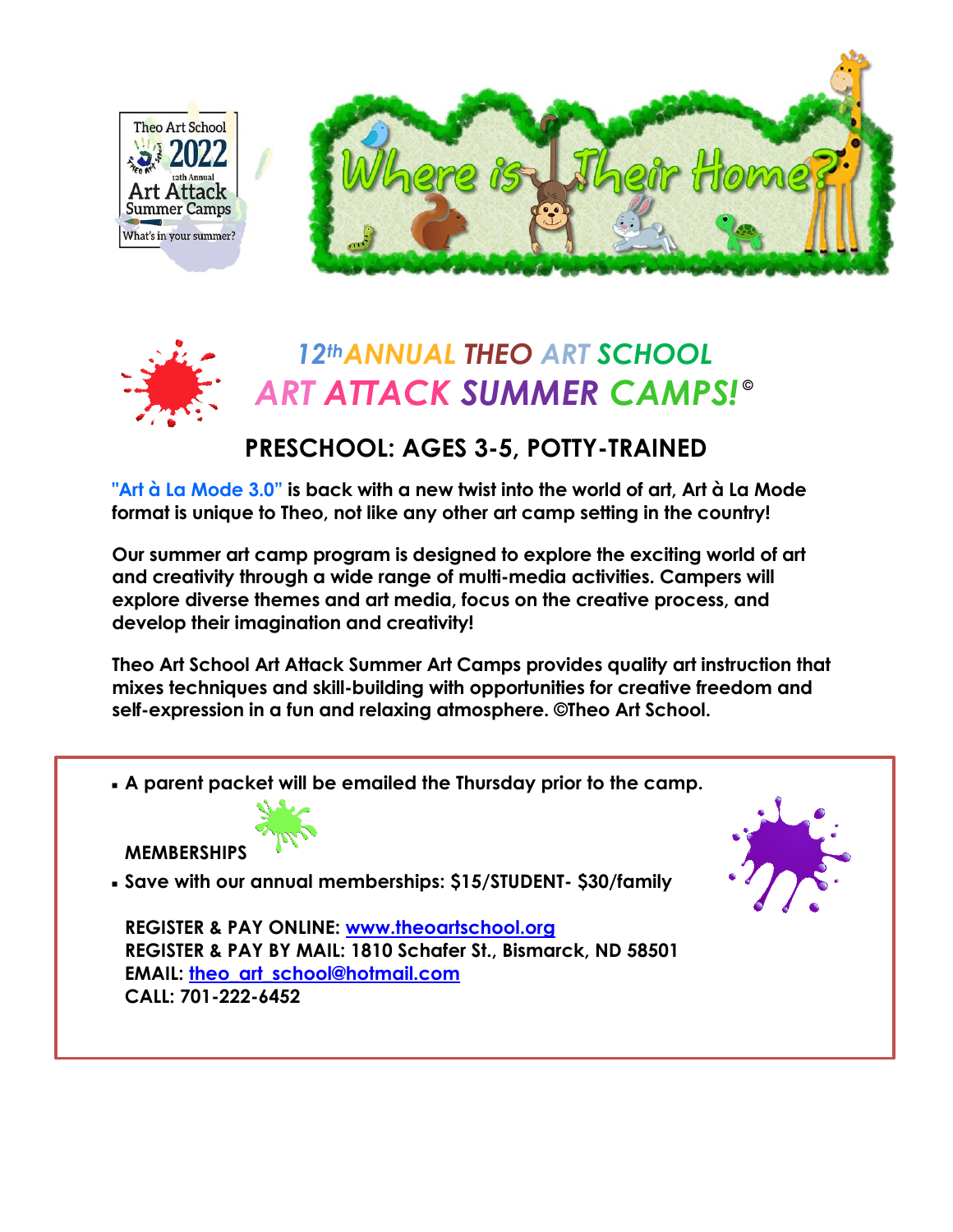|                                                 |                                 | AGE: ACCONNECT AND A                                                                                            |  |
|-------------------------------------------------|---------------------------------|-----------------------------------------------------------------------------------------------------------------|--|
| social media, and on Theo Art School's website. |                                 | $\Box$ Yes, I give permission to Theo Art School to use photos of my child and his/her artwork in publications, |  |
|                                                 |                                 |                                                                                                                 |  |
|                                                 | Work Phone#: __________________ |                                                                                                                 |  |
|                                                 |                                 |                                                                                                                 |  |
|                                                 |                                 | Phone#: ____________________                                                                                    |  |

| <b>REFUND AND CREDIT POLICY</b><br>• Spaces in camps are limited. Once your child(ren) is registered and paid your spot will be reserved and will not<br>be given to another child. Funds are allocated and spent in the anticipation of the attendance of all who<br>registered for any of the camps.<br>• If you cancel prior to the start of the CAMP, you will receive full credit, good for three months, to be applied to<br>another event.<br>• No refunds or credit can be given after the CAMP starts.<br>• We understand that a child may get sick and family emergencies happen. In this situation refunds will be issued<br>in the form of a credit for future CAMPS OR CLASSES AT THEO ART SCHOOL, subject to availability.<br>. If Theo Art School must cancel CAMP due to an unforeseen circumstance, a full refund will be issued. |                     |                                             | Enter each camp amount<br>in column below:<br>[M=Member, NM=Nonmember]<br><b>PER WEEK</b><br><b>HALF-DAY MORNING</b><br><b>SESSION</b><br>$9:00$ am-11:30 am<br>\$55.00 M \$60.00 NM |
|----------------------------------------------------------------------------------------------------------------------------------------------------------------------------------------------------------------------------------------------------------------------------------------------------------------------------------------------------------------------------------------------------------------------------------------------------------------------------------------------------------------------------------------------------------------------------------------------------------------------------------------------------------------------------------------------------------------------------------------------------------------------------------------------------------------------------------------------------|---------------------|---------------------------------------------|--------------------------------------------------------------------------------------------------------------------------------------------------------------------------------------|
| Week 1                                                                                                                                                                                                                                                                                                                                                                                                                                                                                                                                                                                                                                                                                                                                                                                                                                             | MAY 30-JUNE 3       | <b>LIZZARDS &amp; BUGS BACKYARD</b>         |                                                                                                                                                                                      |
| Week 2                                                                                                                                                                                                                                                                                                                                                                                                                                                                                                                                                                                                                                                                                                                                                                                                                                             | <b>JUNE 6-10</b>    | <b>SQUIRRELS &amp; BIRDS AT THE PARK</b>    |                                                                                                                                                                                      |
| Week 3                                                                                                                                                                                                                                                                                                                                                                                                                                                                                                                                                                                                                                                                                                                                                                                                                                             | <b>JUNE 13-17</b>   | <b>RAMS &amp; ALPACAS IN THE HILLS</b>      |                                                                                                                                                                                      |
| Week 4                                                                                                                                                                                                                                                                                                                                                                                                                                                                                                                                                                                                                                                                                                                                                                                                                                             | <b>JUNE 20-24</b>   | <b>FISH &amp; OCTOPUS BY THE REEF</b>       |                                                                                                                                                                                      |
| Week 5                                                                                                                                                                                                                                                                                                                                                                                                                                                                                                                                                                                                                                                                                                                                                                                                                                             | JUNE 27-JULY 1      | <b>BEAR &amp; FOX AT YELLOWSTONE</b>        |                                                                                                                                                                                      |
| Week 6                                                                                                                                                                                                                                                                                                                                                                                                                                                                                                                                                                                                                                                                                                                                                                                                                                             | <b>JULY 4-8</b>     | <b>CATS &amp; DOGS AT HOME</b>              |                                                                                                                                                                                      |
| Week 7                                                                                                                                                                                                                                                                                                                                                                                                                                                                                                                                                                                                                                                                                                                                                                                                                                             | <b>JULY 11-15</b>   | <b>WHALES &amp; DOPHINS IN THE OCEAN</b>    |                                                                                                                                                                                      |
| Week 8                                                                                                                                                                                                                                                                                                                                                                                                                                                                                                                                                                                                                                                                                                                                                                                                                                             | <b>JULY 18-22</b>   | <b>MONKEYS &amp; TIGERS AT THE ZOO</b>      |                                                                                                                                                                                      |
| Week 9                                                                                                                                                                                                                                                                                                                                                                                                                                                                                                                                                                                                                                                                                                                                                                                                                                             | <b>JULY 25-29</b>   | <b>RABBITS &amp; GOATS AT THE FARM</b>      |                                                                                                                                                                                      |
| Week 10                                                                                                                                                                                                                                                                                                                                                                                                                                                                                                                                                                                                                                                                                                                                                                                                                                            | AUGUST 1-5          | <b>COWS &amp; HORSES AT THE RANCH</b>       |                                                                                                                                                                                      |
| Week 11                                                                                                                                                                                                                                                                                                                                                                                                                                                                                                                                                                                                                                                                                                                                                                                                                                            | AUGUST 8-12         | <b>GIRAFFES &amp; LIONS IN THE SAVANNAH</b> |                                                                                                                                                                                      |
| Week 12                                                                                                                                                                                                                                                                                                                                                                                                                                                                                                                                                                                                                                                                                                                                                                                                                                            | <b>AUGUST 15-19</b> | <b>FROGS &amp; TURTLES IN THE POND</b>      |                                                                                                                                                                                      |

| Sum of all Camps(s) - Total Payment:   \$                                                                              |  |
|------------------------------------------------------------------------------------------------------------------------|--|
| Are you a Theo member? $\Box$ Yes $\Box$ No $\vert$<br>I WOULD LIKE TO PURCHASE A MEMBERSHIP: Student \$15 Family \$30 |  |
| TOTAL AMOUNT:<br>  PAYMENT BY CHECK OR CASH IS DUE AT THE TIME OF REGISTRATION                                         |  |

**Guardian Signature: \_\_\_\_\_\_\_\_\_\_\_\_\_\_\_\_\_\_\_\_\_\_\_\_\_\_\_\_\_\_\_\_\_\_\_\_\_\_\_\_\_\_\_Date: \_\_\_\_\_\_\_\_\_\_\_\_\_\_\_**